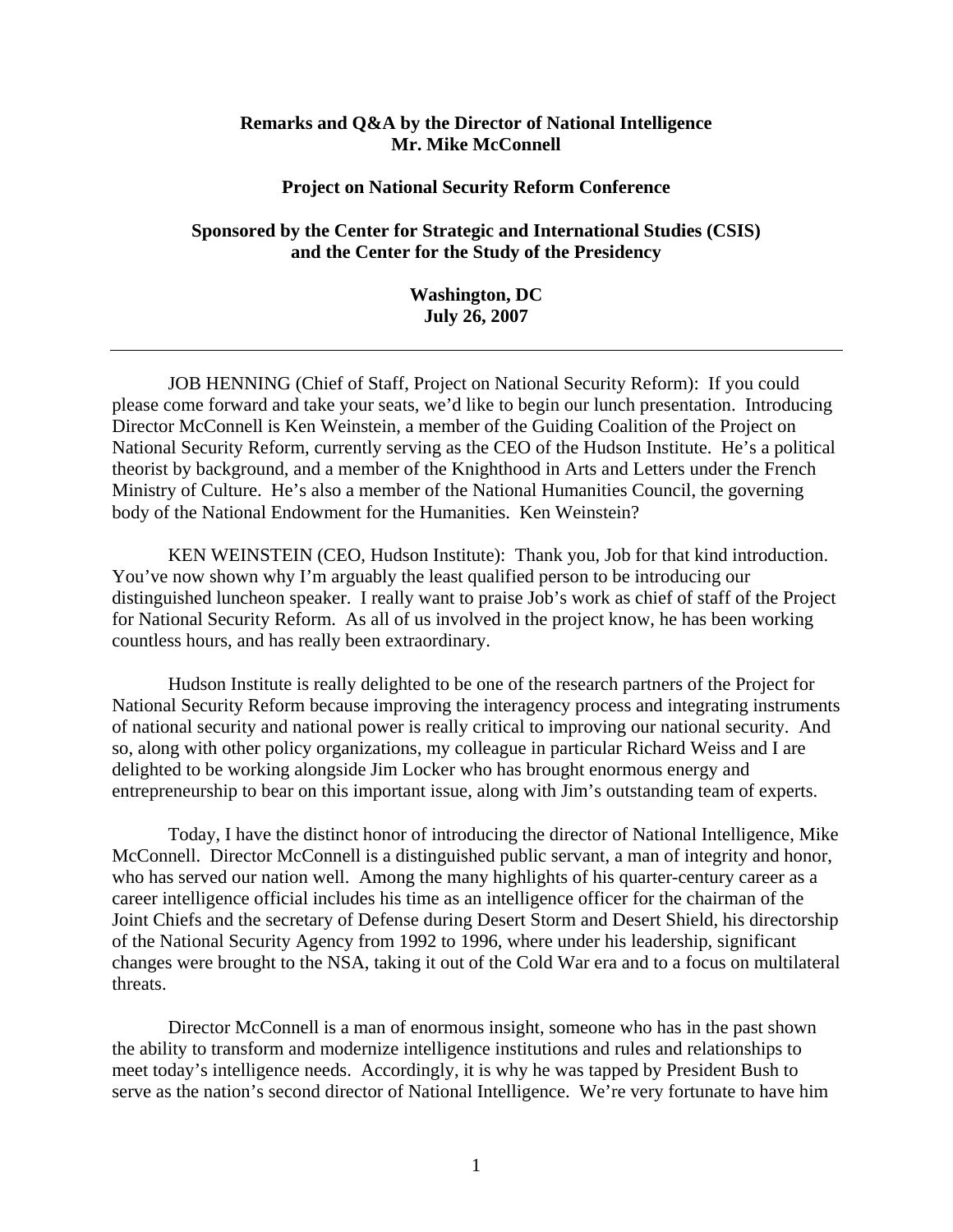here with us today to share his insights and his experiences on the 100-day plan and the 500-day plans to reform the interagency process in the intelligence community. So we're very fortunate to be able to hear from Director McConnell.

## (Applause.)

MIKE McCONNELL: Thank you very much for that kind introduction. I thought what we would do today is make this more of a discussion than a lecture. So I will offer a few comments up front, and then we'll see what kind of questions you might have or where you'd like me to take my dialogue.

I've been studying this problem for a reasonably long time. A very kind – there was one mention to a quarter century – it's actually – (inaudible) – years I've been doing this. (Laughter.) Last count is 41 and going north. Frank Fukuyama commented – I think he's since changed his mind – but the end of history was about the 1991ish timeframe. I went to NSA in 1992 and the watchwords in the town were peace dividend. And what that meant was we want the money back.

From my time there, NSA in the '80s had grown significantly. This was a period of Cold War, of course, when we were trying to work it to closure, and the hiring levels were pretty significant. For my four years there, it was fewer than 200 people a year. What that did was shift us into a focus of – since NSA is a technical organization, we could only hire one of four kinds of people. It had to be an electrical engineer, a computer science specialist, a linguist, or a mathematician. And interestingly, the analytical community does not come from those four primarily. It tends to be political science or international relations or music or history or so on.

So you can see, the story I'm about to tell, while it is characteristic of post-Cold War, it is characteristic of every major conflict in the United States. When we start, we're not quite ready. We build it up over time. And as soon as it's over, we want to make it smaller. And so I think it was probably with 20/20 hindsight – probably make it a little too small or a little too much downsizing post-Cold War. And then, I think we really suffered the consequences later on. And so here we are now on the other side of 9/11 trying to refocus and rebuild it again.

My topic is reform of the intelligence community. I'll spend a little bit of time talking about that. But what I want to capture for you is today is the  $26<sup>th</sup>$  of July. It's a very important day to me. It's not only the anniversary of the signing of the National Security Act of 1947; it's my birthday. (Laughter.) I was four years old. But that framed this community, created not only the department of Defense and the Air Force and sort of set the rules, but created the DCI – the forerunner of the director of National Intelligence – created the CIA and so on.

Now, how many times do you think this community has been studied since 1947? The answer is over 40, 40 times. And let me give you a couple quotes. Security clearances take entirely long. They have to be shortened. That was a study conducted in 1955. (Laughter.) The study concluded 15 months was too long. And I'm happy to report we've got it down to 18 months. (Laughter.)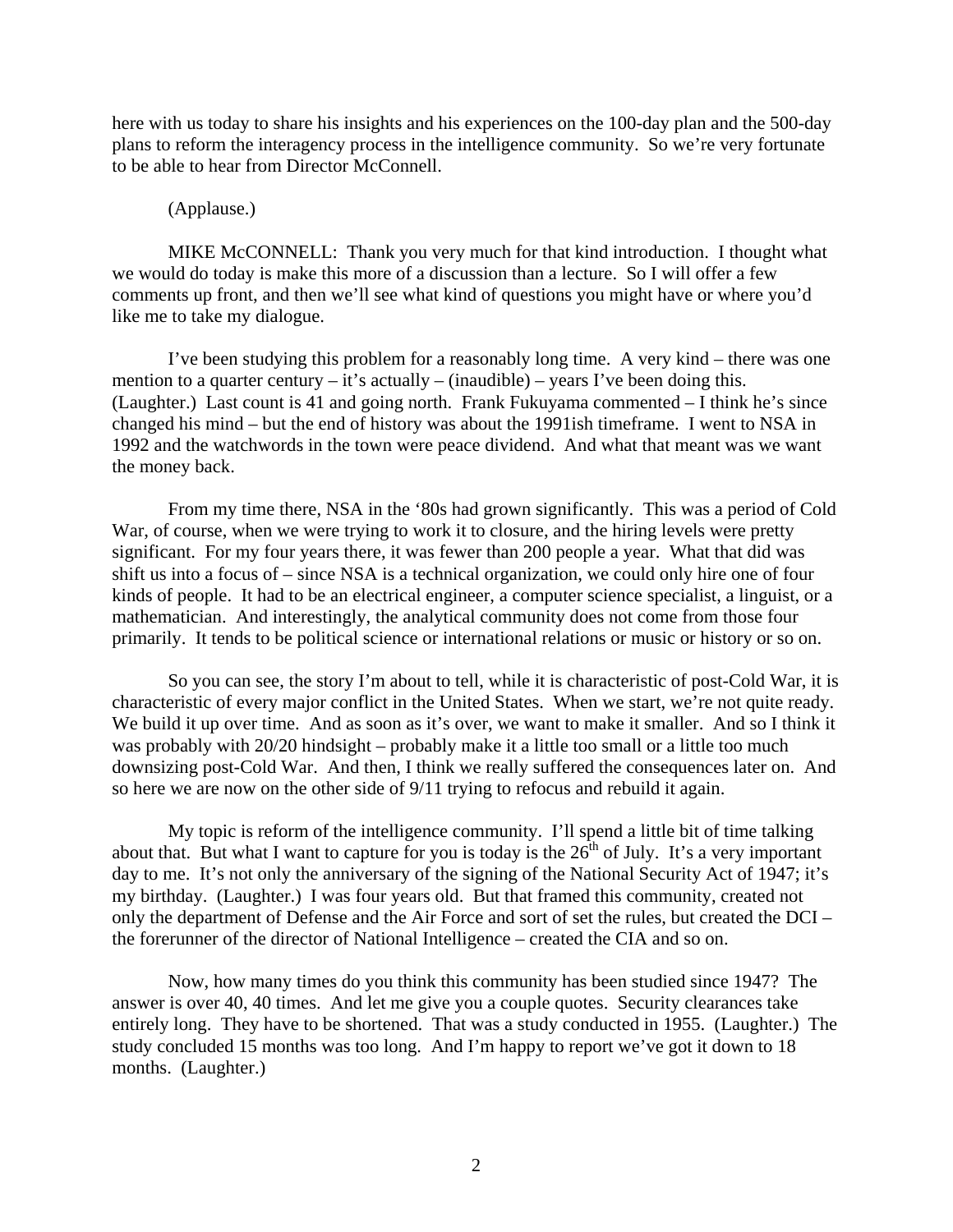Information technology must be connected so we can share information. We currently do not have our information technology system appropriately corrected. Date – 1960; we had two computers. (Laughter.) We have a few more computers today and guess what.

The point of recounting this  $-$  it's been studied every other year, about every 18 months, by some very influential, very powerful, very important people – over 40 times. And each of the studies basically concluded the same thing.

So I got to serve in the community for 26 years. I went to industry. In industry, I retained clearances. I was a contractor or a consultant back to the defense, national security, intelligence community, not focused on substance – meaning content of analysis and so on – but process and organization and technology and tools and so on. So I stayed close to it; I learned a lot of valuable lessons in industry about how you deliver things. It's not something that we were particularly experienced in, or at least I was particularly experienced in while serving in government. We tended to take a long time and we tended to rationalize; we tended to debate. We tended not to deliver.

So lesson learned, if you're in the business to make money and you're driven to efficiency is you have to deliver quality and you have to do it in an effective and an efficient way. And so, what happens is you have a delivery mindset. So taking 10 years of industry experience and coming back and thinking about the community, the first thing we did was to survey the 40-plus studies and said what were the major things? So our premise up front is it's been studied to death; let's think execution; let's think deliverables.

So what I'm going to frame for you here is a little bit of how we're thinking about what is it we're trying to do – we've got a lot of piece parts but what are the major chunks – and how do we get to an execution as opposed to more study? Let me give you sort of the major pieces – creating a culture of collaboration. Incidentally, I've got a handout here. This is called 100-day plan. It was an effort to capture our thinking and set up the deliverables. We have now passed the 100 days. I'll give you a report card here in just a moment.

And this particular draft is a 100-day plan follow-up report. It's in draft. It will be posted on the DNI website next week. So if you're interested, you can see what did we say we were going to do, what did we do, and what are we doing about the things that didn't quite get finished. What's following closely behind that is something called a 500-day plan.

Here's the thinking. If you can set up momentum, expectation, pace, in the context of a deliverable, everybody has agreed and debated that's what we're going to deliver, it's amazing the psychology of being judged by your peers if you didn't deliver your piece. And so we got a war room and a scorecard and we're tracking and it's very clear who is responsible and where we are. So the delivery deliverable approach has served us well. And we will continue this, finish out the 100 days, and then we're going to roll it into 500 days.

Let me just give you a feel for how we've done the 500 days. Rather than come in and say, you know, I'm experienced; I'm old; I've been there; I've done it; I've got the answers, here's what we're going to do, we had a framework. We did a draft and we put it on the website.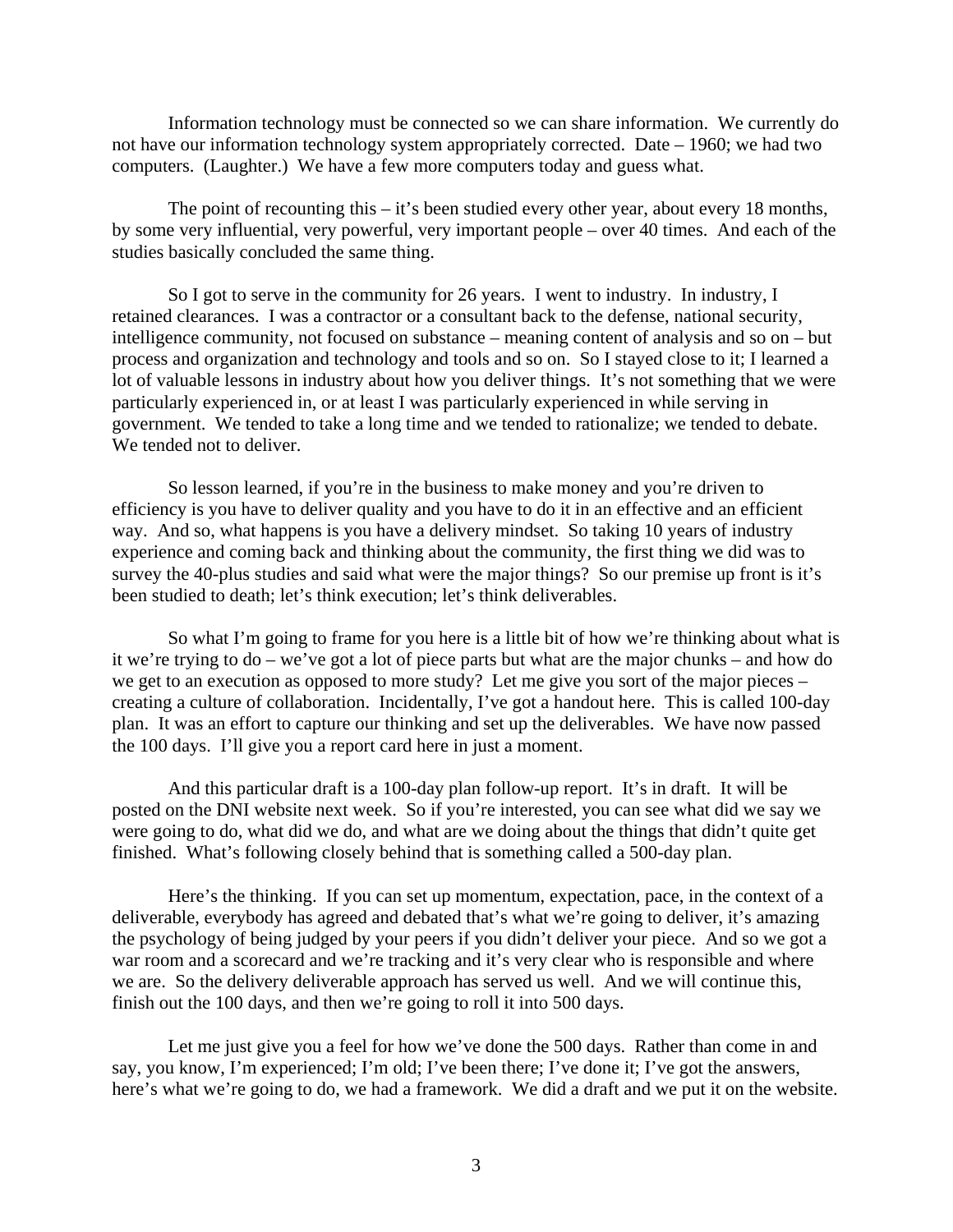Thousands of hits and interactions and blogs and discussions – and we did that last spring; I think it was May. And so we've got our draft. It's been fully coordinated and agreed and we're going to roll it out here in a few weeks. And again, it will create a level of expectation, a schedule and the things we're focused on. And hopefully, we'll be able to execute as opposed to study and make some progress.

Now, what are the major themes? Culture of collaboration – think jointness. A lot of the background for this conference and the focus is the success of the Goldwater-Nichols bill – '86, Jim, I think. I was a product of the department of Defense. I observed what that did to us as a member of the Navy. We had our own ships, ground forces, and airplanes. Why did we need those other guys? So I sat many times talking about how do we keep those other guys out of our business? Goldwater-Nichols changed the rules; very cleverly changed the rules. Not only did the secretary of Defense become the decision authority for virtually everything – policy, career development, acquisition, operations – any dimension that you can measure, secretary of Defense clearly in charge. Chain of command runs to four people – president, secretary of Defense, area commander, joint task force commander.

I mention joint because joint means Army, Navy, Air Force, now Special Operations forces. That context created the greatest fighting force in the history of the world. How did it happen? One of the most clever things about Goldwater-Nichols is joint duty. What it said, you want to be a flag officer; you want to be a senior; you don't get promoted unless you're qualified in jointness. Now, very cleverly, and Jim probably came up with this interesting construct, it said to the Navy, if you want your best and brightest to make flag, they have to have jointness. And those you send to jointness must be promoted at a same or a higher rate than those who stay behind. So you can see the incentives starting to work.

The Navy's view at one time was, wait a minute, we have a nuclear submarine community. Every day, for 20 years, as planned, we couldn't possibly change that plan. And the answer was, fine, no flag officers. The Navy changed the plan. (Laughter.) I love it when a plan comes together that is really ready to work well.

Ambassador Negroponte who had this position before me worked to get this community to agree on jointness for 16 months. He couldn't quite get it over the hump. Fortunately for me, Secretary of Defense Gates who has deep, deep understanding of this community had a similar point of view, and so he helped us get the coordination, collaboration we needed.

So we now have agreed to and signed off on and made joint duty a part of the fabric of this community – 16 agencies; I think there are eight or nine cabinet officers that those agencies work for – so it was a significant challenges to cross departments to get agreement that we're going to cause this total workforce – 16 agencies – to require jointness in their resume before they would be promoted to the senior ranks. But it was long, hard negotiation, but we're there. And that's what I mean by culture of collaboration.

If you are expert in something – and often in this town, the word stove pipe is pejorative – I don't agree with that. To me, stove pipe achieves depth and excellence and quality and insight that wouldn't be achievable by any other means. However, the problem is if you have a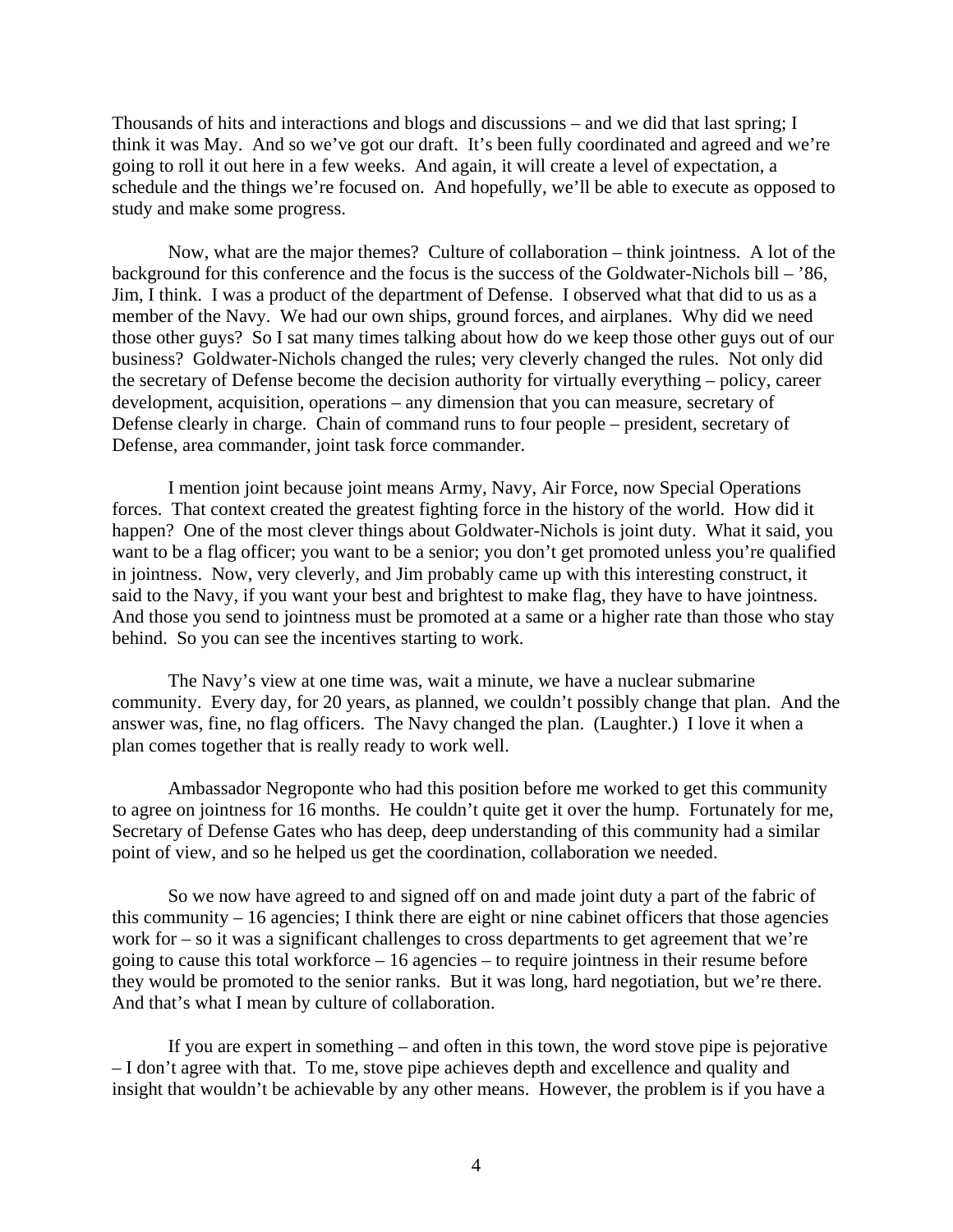mindset that is need to know. I have information; you have to demonstrate for me a need to know it before I will share my information with you, and you have a stovepipe, you can see what happens. Information now is not flowing across stovepipes.

So our thinking was  $-1$ 'll just use the organization I had a privilege to serve in, NSA – National Security Agency – as an example. Deep, deep technical expertise in cryptography, cryptomath, electrical engineering, computer science, whatever – and if you now want to be a senior in that organization, our premise is you would be a better senior to better serve the community and, more importantly, the nation, if you left that agency for a tour, served in the imagery agency or an all-source agency, or something outside, and then go back. And so applying that logic of Goldwater-Nichols to this community, that's what we've set up, agreed to, signed off on, with the cabinet secretaries there at the signing, so it was a good day.

Second area – broad area – is we've always been tasked or challenged to improve collection and analysis quality. Collection, just for a second. In this town, generally, you debate, you argue about two things in this community. Where are you going to spend the next billion or billions, that's future – big debate. If you call a meeting to talk about a billion, you get a room about this full with about this many people. If you call a meeting to talk about something of strategic importance in an estimate, you can put them around this table over here. So if it's big money, lots of people.

The other thing that's debated in town as a source of influence and power is control of collection. If you've got those billion-dollar things doing collection, then there's an intense focus on who gets to task or direct the collection of whatever our sensor systems are. It's been done in a way that's focused at either the national level or the tactical level, very difficult to integrate them.

So what we've agreed to do is to set up a national intelligence collection coordination center that will include all players. All players. FBI – well, why would the FBI want to know about collection? Well, they have a thing, responsibility now called terrorism prevention, and they have a national security branch that does collection to prevent terrorism. So they have a vested interested -- Department of Homeland Security, Department of Defense, Department of Treasury.

So our organization will try to think, strategically, what's the president worried about? What are the cabinet secretaries worried about? And tactically, what are the area commanders worried about with regard to a tactical situation, and integrate that the best we can to serve the customers in a way that's most productive. So we will do those things, and that's a part of our hundred-day plan and it will be a part of the 500-day plan. We've got a framework in agreement, so we'll move forward on that.

Acquisition excellence, I just want to use as an example, what does that mean? This community has special authorities that are different from the authorities of the rest of the government. It can take – for the right reasons – it can take very high risk to include failure, to move very quickly, to be able to achieve some capability that oftentimes would result in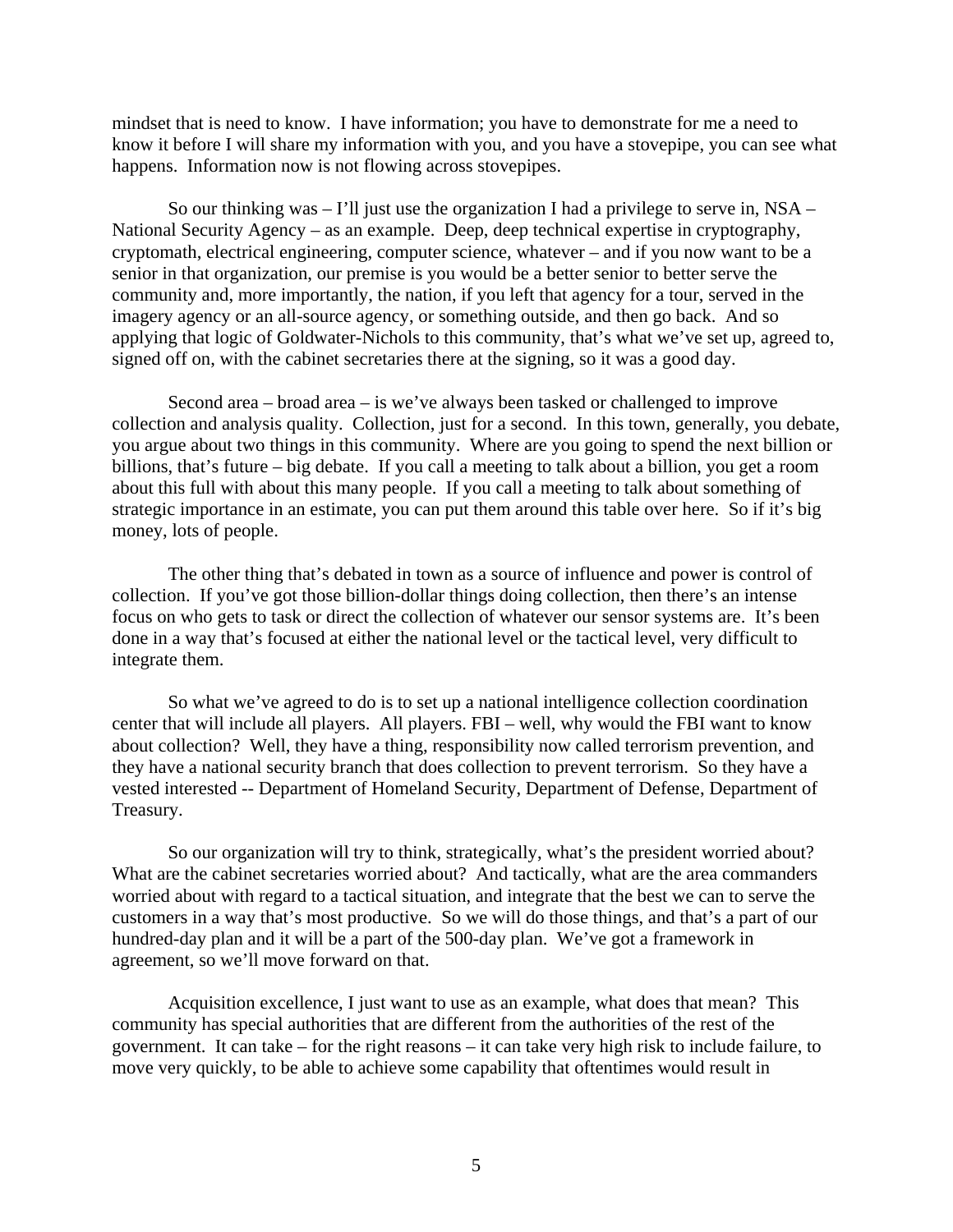invention of new technology. This was a magnificent thing to watch in the '50s, '60s, '70s and '80s, and it tended to be a little more bureaucratized when the Cold War was over.

Let me give you an example. The U-2 airframe, for those of you who may not be familiar with an airframe, thinking about it, designing it, debating it, building it and so on, on average, today, 10 years. The U-2 was thought about and flying in 18 months. Eighteen months.

I'll give you another example; it won't be too specific. Major system, huge problem. It was thought about and on orbit in just over four years. Now, if took an airframe today or another thing on orbit, you can plan on 10 to 15 years at probably four to five times the cost. So what we want to do is to go back to these special authorities, be willing to take some risk to include a failure, but let us do those things that we have to do in the interest of the nation for some strategic collection that we're trying to protect the nation's interest in X or Y or Z, whatever the current threat is.

Modernize our business practices. One of the things that we've found is, by and large, it's difficult for those of us in government, across government, to tell you what we bought. We get lots of money, we spend it in lots of ways, but our accounting procedures for audit are challenged, and so what we want to be able to do as we are stewards, good stewards of the money, thinking we're doing the right thing and serving the nation's interest, is when we get asked, well what did you spend it on and how effective was it, then we want to be able to provide commercial quality standards for audit and financial reporting. So that's a way to think about this community as we try to improve acquisition to go fast. We also want to modernize our business practices so we can do these other things.

Accelerating information sharing. Everybody's got a story about how it worked or didn't work. I would like to cause – have influence in causing this community to change the way it thinks about its mission. Let me go to World War II. You all, probably, if you're interested in this community and you read some of the books, one of my favorites is The Codebreakers, written by Dr. Kahn, and it tells the story of breaking the German codes. It's a collaboration between the Allies, the British, the United States and so on. It's a fabulous, interesting story.

That's where the idea need-to-know was born. The fact we were breaking a code was so precious that we did not want the Axis powers to know. Therefore, we would go to great lengths to protect fact-of (?). That became the way we behaved. That became part and parcel of the way the community would conduct its operations. Served us well in World War II; it rolled over to the Cold War and served us well.

We're in a different era. Threat is different. Now, it's terrorism. There are nation-state threats, but the real thing we're wrestling with, for the most part today, are non-nation-state threats. So how is it that we share information in a more productive and creative way? I would like to challenge the whole idea of need-to-know. I own it. I control it. You have to demonstrate a need to know. I would rather the analyst have a mindset, I have a responsibility to provide.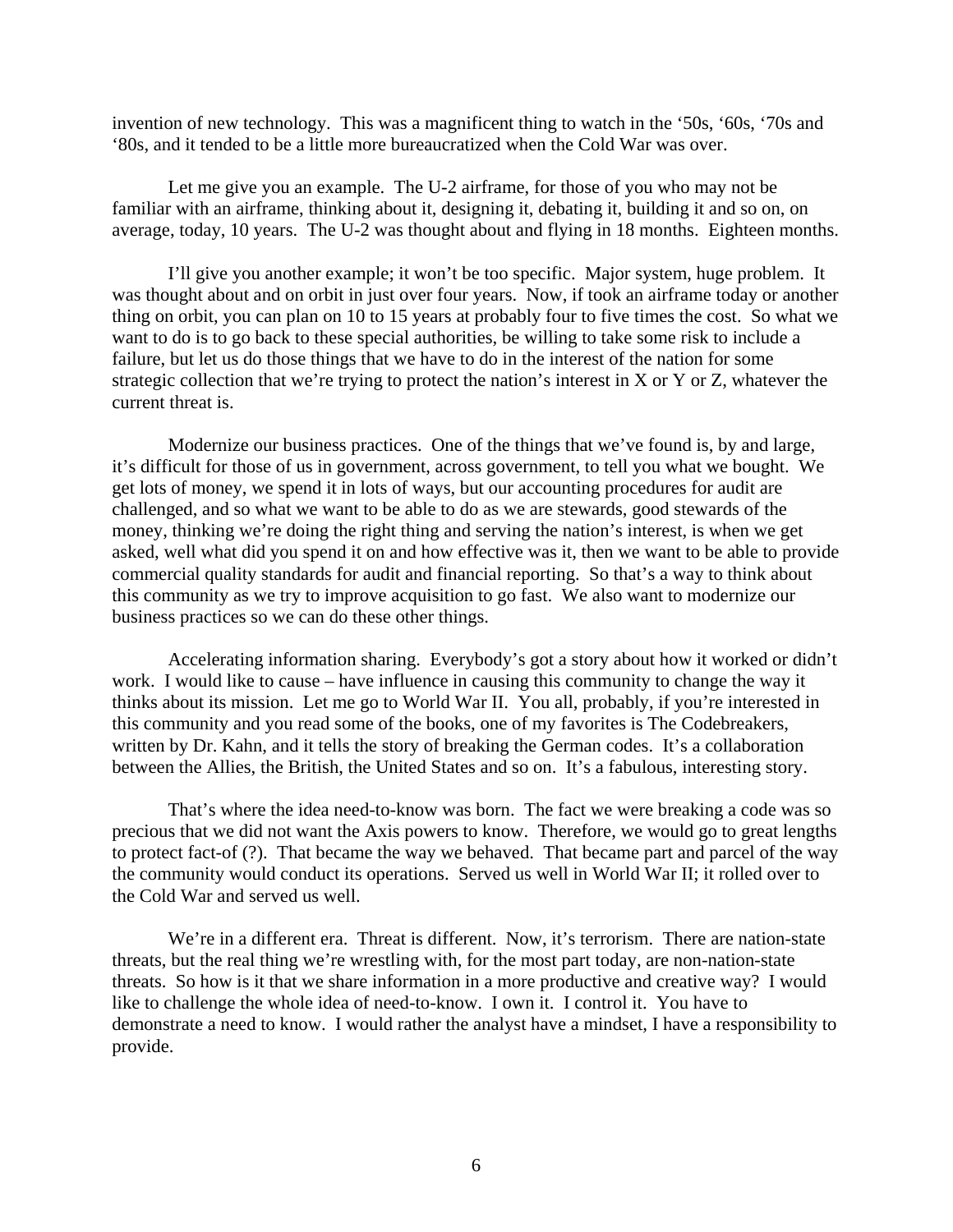Now if you think about that for a second, I'm an analyst, and I have a responsibility to provide. The first pressure that puts on me as an analyst is, who are my customers? Might it be important for the National Counterterrorism Center that set up post-9/11 to look at terrorism to stop and think about, my most important customer might be the chief of police in Seattle.

You can imagine a construct where we get sensitive information that terrorists are about to do something, so if I think about my customer set and it turns out I didn't know it three days ago but I know it this morning, that the chief of police in Seattle is my most important customer, then how do I get that information to them? So it puts a lot of pressure on me as an analyst knowing, who am I serving?

There's another end to that problem. In the intelligence business, an intelligence analyst generally is as good as understanding of sources of methods. How did I get this information? Where did it come from? How can I improve the content or the timeliness or the quality? So knowing sources and methods is absolutely essential for an analyst to drive the system to get better information.

One of the things that I've been a little bit surprised at is, in some circles that I've found, you ask an analyst, what's the source of that? Why would you ask me – it came off the computer. (Laughter.) Signals intelligence – the shorthand is  $SIGHT - it's$  a pretty sensitive subject. Say what's the source – SIGINT. Yeah, but what is the source? National Security Agency. Well, what is it? SIGINT (whispered). (Laughter.) Says right there on the computer, can't you see? It says SIGINT.

When you're asking what is the source, you mean the source of the SIGINT, the information. How did you make a judgment? Can we get more of it? How would you evaluate it? So if we adjust this community to responsibility to provide, it puts new stresses on the analyst to think differently about who we are, what we do, and what our responsibilities are, and where do we get our information? What qualifications or confidence can we put in the information?

Authorities. It's not clear to me that we've got this exactly right just yet. Goldwater-Nichols that I mentioned earlier is very clear, the chain of command and who makes the decisions and so on. In this community, there are 16 agencies. Fifteen of those agencies work for a cabinet officer, and one works nominally for me. That creates an interesting – (laughter) – challenge.

So you can imagine the discussion when we talked about jointness. I don't know what the answer is. There is – we have the intelligence reform and the terrorist prevention act of December 2004. We've gotten some experience. We've gotten agreement that we're going to recommend to the president the rewrite of Executive Order 12333 – 12333 was signed in 1981 by President Reagan. It's been the foundation for this community and how it's operated and what its authorities are and how we conduct its business since that time. It, of course, makes no mention of the DNI, something that's kind of interesting to me. It has no mention of the Department of Homeland Security.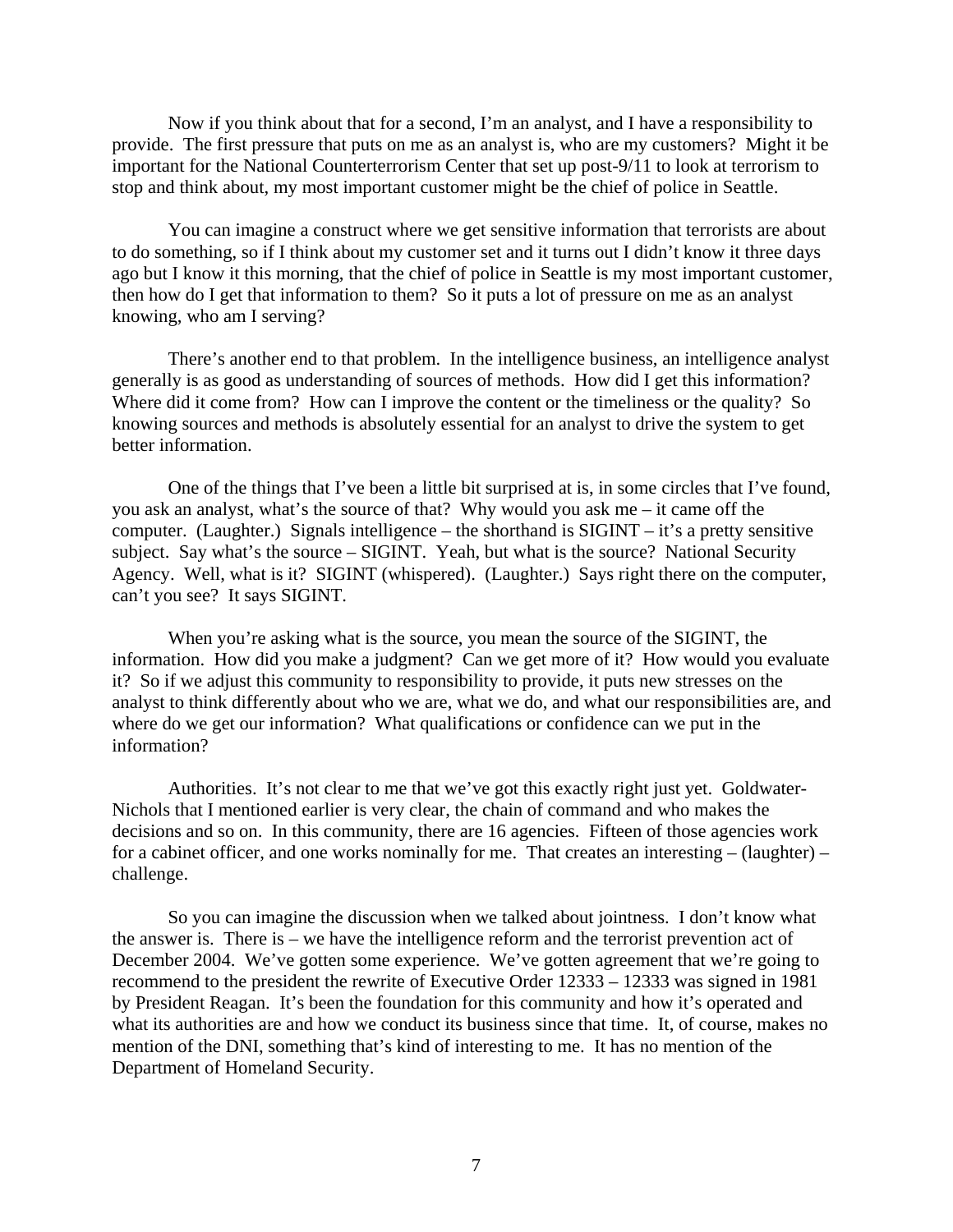Many, many, many things have changed since that time. Its focus was Cold War. So we're going to attempt, in the rewrite of the founding executive order for the community, to try to capture a lot of these things a la Goldwater-Nichols for the community to see if we can't make some of these changes going forward.

There are many other things that we need to clean up and improve. Most – not most – many of the things that we have today in terms of authority grew out of a point and time when the mission and focus was different or the technology was different, and probably the one that's most of interest and pressing at the moment is FISA. That's shorthand for Foreign Intelligence Surveillance Act, written for a good purpose, written for the right reasons, 28 or so years old, got signed out in '78, but it was written at a time when technology was one way, and today's environment, technology is entirely reversed.

In those days, when we did collection, almost all international communications was wireless, and today, almost all – 90 percent – of all communications is wire. Think fiber optics, photons instead of electrons, so if your whole world changed from one period to the next and you understand for this community to collect information on a wire requires a warrant. For a foreign collection, foreign target, foreign terrorist, talking to a foreigner, got to have a warrant.

We kind of got the cart before the horse here, so we're working very closely with Congress, bills on the Hill, get a dialogue with all the committees, we had very active consideration. We're trying to get the closure, to just change the wording, because right now, we have this huge backlog trying to get warrants for things that are totally foreign that are threatening to this country. So we're working that pretty hard. I think, Jim (?), if that's okay, I'll just stop and we'll take some questions and see where you'd like to go. Yes, ma'am.

Q: Sally Horn from the Department of State. I'd like to ask you a question about the thinking that lied behind the reform of the intelligence community in the context of jointness and why you chose to go about mandating jointness through a memorandum of agreement or understanding as opposed to seeking legislation, or do you plan to seek legislation like Goldwater-Nichols? The reason I raise the question is because on one level, it may be easier to do, but on another level, it's also easier to undo.

MR. McCONNELL: Indeed. First of all, one of the hardest things in this town to do is make a law, and the only thing that's harder is to unmake a law, and we have a law, so what we're going to try to do is to accommodate it and instruction executive order. If you sort of do a pecking order, you've got the constitution and then legislation and then executive order and so on, and so we're going to take it as high as we can get it to try to capture it. We've got it now in directive, instruction directive signed out by the DNI, agreed to it by all the cabinet secretaries. So that's pretty strong. Hard to back out of that. You'd have to – you'd probably have to take it to the White House to get, if there were disagreement.

A better place would be executive order, and of course, I agree with you – the best place would be in legislation. So we're trying to learn, codify and if at a point in time it's appropriate for legislation, and I wouldn't be hesitant to recommend it up the chain and see if we can get it. Thank you for your question. Yes, sir.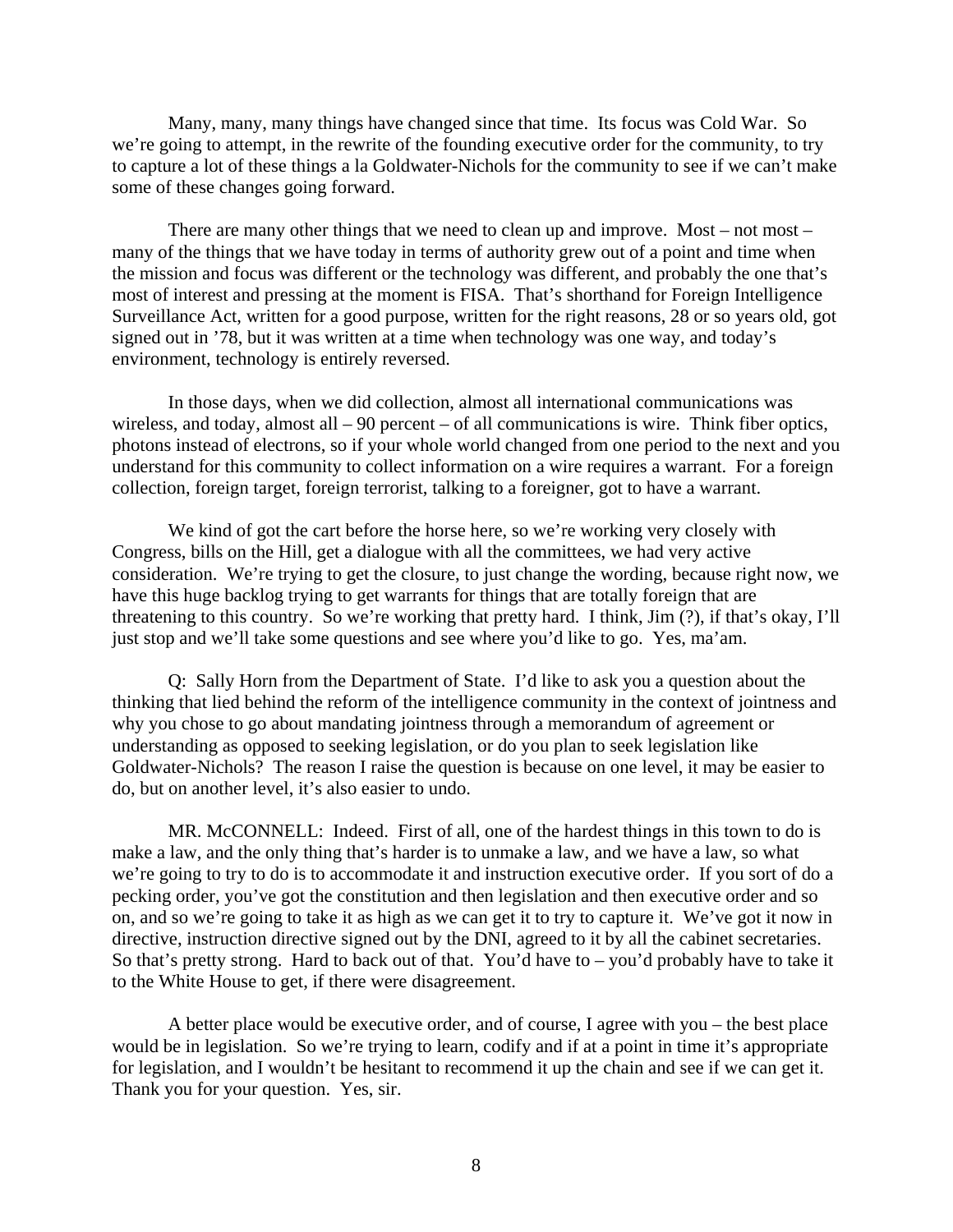Q: Gilbert (?) Bennel (ph) from – (inaudible). I was very happy to hear your comments about the Seattle police chief. Through Katrina, the question of what platforms you could use, what you could collect and where was an issue – (inaudible). Could you talk a bit about how you see 500 days from now in the – (inaudible)?

MR. McCONNELL: Sure. Do you mean in terms of threat or how we would react, or both?

Q: What would you use, what you might want to change –

MR. McCONNELL: Sure.

Q: How do we operate?

MR. McCONNELL: Okay. There was a period in time when there were abuses of authority, and I'll just capture 1950s, '60s, '70s, everybody knows, has some story. Tapping the telephone of (?) the Chief Justice of the Supreme Court in the '50s probably wasn't a good idea. (Laughter.) Tapping Dr. Martin Luther King's telephone, turns out that wasn't a good idea either. And some similar things happened, Vietnam protest in the '70s.

If you go to Church Pike and the things that came out of Church Pike, my view, they were good, legitimate, appropriate things to guide this community. One of those was FISA that I mentioned earlier about how you do foreign intelligence and you have to have a warranty (?) collection inside the United States. All those were good things.

The budge and the process and the thinking, I think, did not serve us well at 9/11 because here's the framework: it was foreign or domestic. If it was foreign, it was okay. You only had to be foreign power agent (?) foreign power. You can do surveillance; you can do whatever you need to do. If it was domestic, it was criminal, and the rules for foreign intelligence were straightforward. Foreign power agent(?), foreign power. If it's domestic and criminal, very different set of rules – much more stringent, a different set for probably cause, reporting to the judge. If you do surveillance, you have to tell the person that you conducted surveillance again. So a very different set of rules.

I think the terrorists of 9/11 got inside that scene. They were foreigners, but on arriving in America, they are considered U.S. persons, so now they could – as long as they're not breaking the law, they're off-limits to foreign intelligence because they're in the country, they're U.S. persons, and if they're not breaking the law, then the criminal side's not looking at them. So I think they operate in that scene.

Now, the reason I'm telling the story this way is the emphasis is foreign, and so if you would think about taking pictures with foreign – with systems designed for foreign collection, foreign photography, it becomes a challenge to take a picture on U.S. soil because Americans are very, very sensitive, and appropriately so, protecting civil liberties and privacy. So the process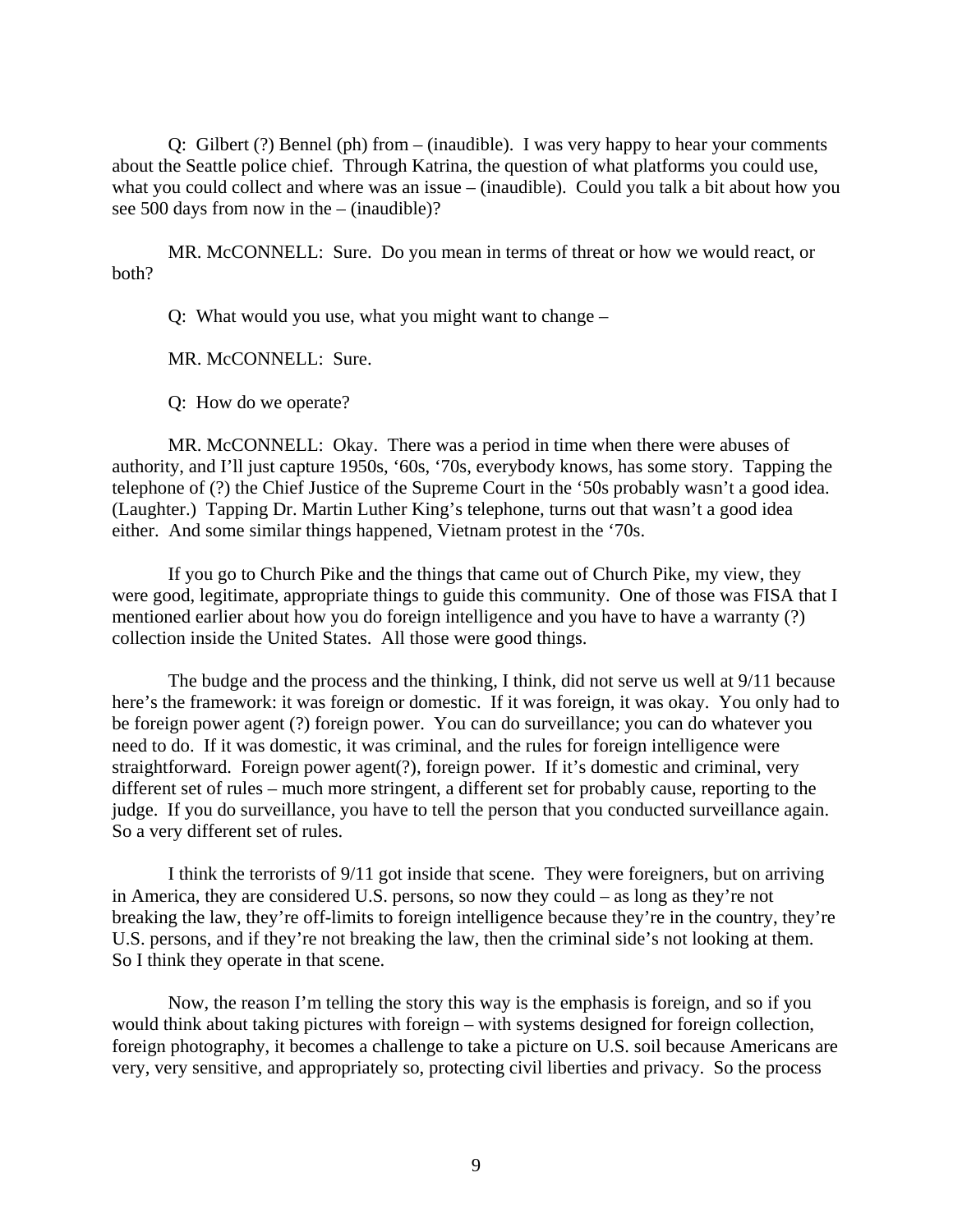for how would you harness these wonderful resources we have for something internally was a challenge.

A committee was established, it served reasonably well, but it wasn't like doing foreign collection that we could do in minutes or seconds. It was a committee, and you had to talk about it and get agreement and submit your request and get approval and so on. So that leads us into Katrina. Lesson learned from there, it's now a tighter organization administered by the Department of Homeland Security. It has professionals that understand all these systems and centers and have got years of experience and know how to turn them on, and they can authorize it very quickly. So in terms of capability, is it perfect? No. But it can go fast, and it's pretty capable.

One thing I would just, way I would frame it with you, I would leave it sort of an idea. If the United States government wants to know, we have the ability to know because we can focus so much capability on a given area of the world or whatever. So in the context of security in the country, if we want to know something, a hurricane or conditions in a city at a catastrophe or whatever, we can look and know a great deal. And so now the system is set up for that.

Now, you didn't ask about threat, but I'm going to answer it anyway. The NIE we just released – this is on my mind, so I want to share it with you – the National Intelligence Estimate on terrorist threat to the homeland was just released. I want to break it into four parts. Committed, adaptive and capable leadership: they got it. Rebuilding the operatives that can plan and train and control external operations: they've reestablished. A place to train and operate: they have, it's called Pakistan, referred to as -- shorthand is FATA, Federally Administered Tribal Area. It's in that border region up in the mountains between Pakistan and Afghanistan. It has never been governed from the outside in its history and when Pakistan the nation was created, it was separate and autonomous. Al Qaeda is operating right there.

 So of the first three of the first four things they have to have – leadership, operatives, and a safe place to train – they have them. What they don't have that we have been able to identify are operatives here in this country. They have operatives; they've reached out to establish training and delivery paths and passports and visas or countries who don't require visas. Last year, there were 50 million visitors to this country; 70 percent of them did not require a visa. So if you think about terrorism, where would you recruit someone to conduct a terrorist act? So it's – the intent is clear.

 And let me give you just a way to think about intent versus capability. Cold War capabilities are pretty easy: big things, ships, airplanes, missile, tank divisions. Not too hard to find them. It's kind of hard to hide them, difficult to conceal them. So we generally had a very good capability to know the order of battle – order of battle or the capabilities of an enemy. What we found very challenging was know the intent. Terrorism, it's just the opposite. Intent is clearly stated: committed, adaptive. What we have difficulty with is the capability because it's a single human being or two human beings or three that are trying to be covert that are going into a neighborhood to buy commercially available components to create a huge explosive. So we're better at looking at a Katrina. We're still challenged in finding single human beings that are – whose purpose is to stay covert. Yes, ma'am, in back.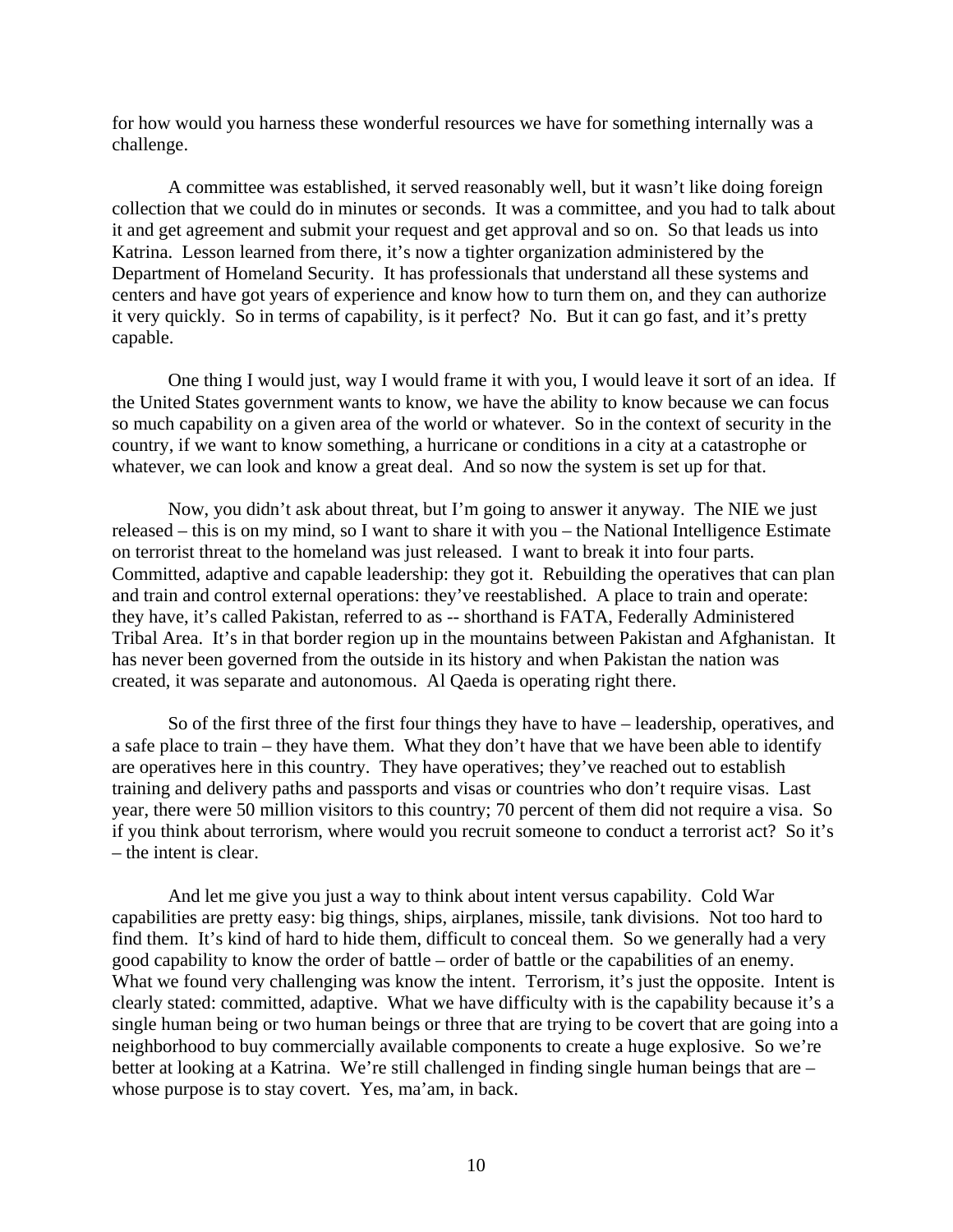Q: Admiral, it's nice to see you. I'm Mitzi Wertheim with the Center for Naval Analysis. Thirty years ago, when I was at the Navy, I shared an office with Jack Morrey (ph) and it was at the time when Stan Turner was reducing our human intelligence. And I remember Jack saying to me, the problem with that is the satellites will not be able to tell us what's being done inside the mosque. So my question for you is what are we doing in terms of human intelligence, building up that kind of capability, the language and area knowledges that we had back during the Cold War? I don't see where that's coming from these days and see that we're using it.

 MR. McCONNELL: Thank you, very good question. Clearly recognized in the administration and equally as importantly on the Hill, so we've got a consensus that we have to rebuild it and rebuild it significantly. The graduating class for HUMINT training that just was completed a few weeks ago was the largest in our history. It was a mixed class of not only CIA training for case officers, but it included Department of Defense and a wide cross-cut of Department of Defense. You'd normally think Army would be a big player because they stayed in the HUMINT business, Navy got out of HUMINT business in the '70s, and the largest component of that graduating class just happened to be Navy. Also would include officers from the FBI and some other places.

 So to answer your question, got it, recognized it, it's funded. We have a game plan and it's being rebuilt in a very robust way. The example you use is exactly right. What's being said in a place that we would need to know with some insight and understanding of the give and take. We're on a rebuilding path and we'll be better served for it. So HUMINT is back in a big way. We have a national HUMINT manager or now referred to as NCS, the National Clandestine Service. So that's the director of CIA. It doesn't mean that CIA will do all HUMINT, but you – to do HUMINT, you do it consistent with trade craft and policy and oversight and process that you have consistency similar to the way that the director of NSA oversees signals intelligence for the U.S. government. So recognized and it's being corrected. Yes, sir.

Q: (Off mike) – from NBC News. How do you evaluate – (off mike) – al Qaeda – (off mike) – who are being used for recruitment planning propaganda – (off mike) – how closely have you tracked that phenomenon and is there a protocol for – (off mike)?

 MR. McCONNELL: Yes. (Laughter.) Have you – I'll answer that question if you'd share with me, have you stopped beating your mother yet? (Laughter.) That's  $a - you$  do understand it would be a little difficult for me to answer that question in the public and so on. So recognize all the things that you raised and it's being appropriately addressed and that's about as much as I want to say. (Laughter.)

It gives me an opportunity to go back to language -- I missed it, the part of your question earlier. The mindset for this community post-World War II and Cold War is if you're first generation American citizen and you have relatives in a foreign country, you're not eligible for this community. The rationale was, well, you could be blackmailed and can we really trust this person and so on. We've got to change the way we think if we're going to capture language, cultural understanding, insights and so on, we have to go back to being willing to do that. So as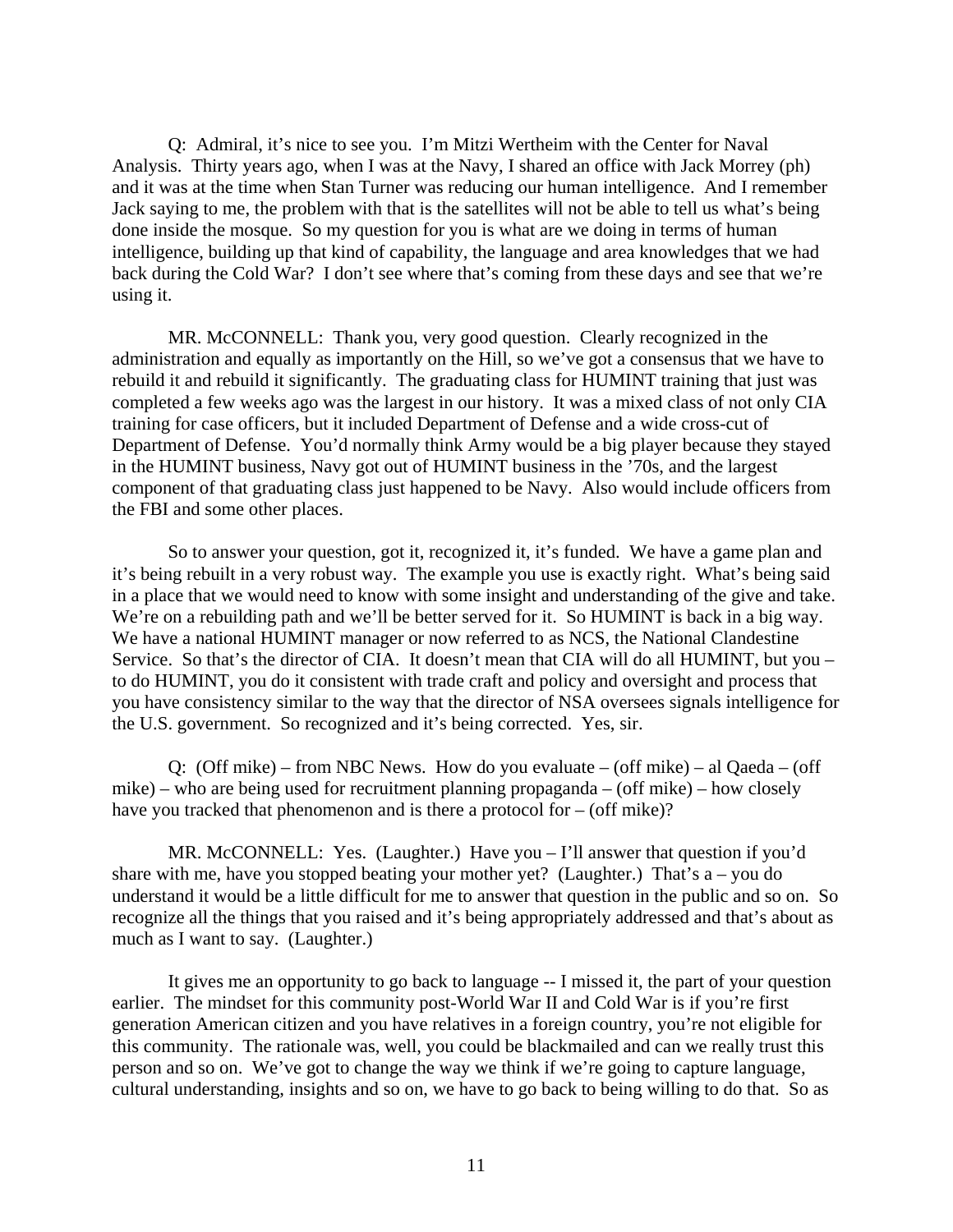a policy matter, we're putting significant interest on language skills and cultural understanding that's very different from our focus in the past. So it's a cultural mindset shift. Can't do it overnight, but we need to increase the diversity of the community and we need to have people who speak and look like areas that we would have to target given that threats are coming from those areas. So it's an area of significant emphasis.

The last thing I would say about language is we have an outreach to the academic community and what we are – the purpose of our outreach is to expose more undergraduates to the community and what our needs are, how exciting this business can be and so on, and to encourage very interesting languages for intense study for which they will be significantly rewarded if they will come join us, so it's a work in progress, understood, and we're making some progress. Yes, sir, and then we'll go back to the back.

Q: Steve Landman (ph). I'm a law student and researcher for PNSR focusing on information sharing. I was wondering if you could talk a little bit about what kind of procedures are available or what you're looking at maybe doing to institute a uniform policy for using sensitive but unclassified information, trying to reduce the widespread use of that.

MR. McCONNELL: I'm not sure I understand your question. To use more of it or to –

Q: No, to kind of institute uniform policy throughout the government. So right now, you've got 56 different types of classifications and almost every agency has their own way of using it. Is there any way to maybe institute a uniform policy the same way you've just got top secret and unclassified?

MR. McCONNELL: Oh, sure, okay. Yeah, yeah, I understand. I'm sorry I didn't understand your question. You're right. There is a set of rules that establish unclassified confidential, secret, top secret, and then each time you cross to a different department or agency, you get another version of that and then you get into these other more esoteric classifications. What we're attempting to do is to get that uniform. And the policy for that is – many people think it's the DNI or the intelligence community, we're about 4 percent of the volume in terms of clearances and so on and the policies.

The owner of the policy is OMB. We have had a discussion with OMB and had an agreement that we're going to run a pilot to see if we can do a series of things. One is to make clearance process go faster. Let's do it commercial-style, which is 10 days, instead of 12 months. Let's change the monitoring process to be life-cycle monitoring as opposed to do it once and then forget for a career. And we want to take up what you're talking about, how you get uniformity across the government as to how you classify or channel or cause information to get segregated into a way that you have some commonality across the user set.

And we had one in the back, yes, ma'am.

Q: (Off mike) – in the discussion prior to the – (off mike) – and just thinking about what we talked about earlier, I'm curious about – (off mike)?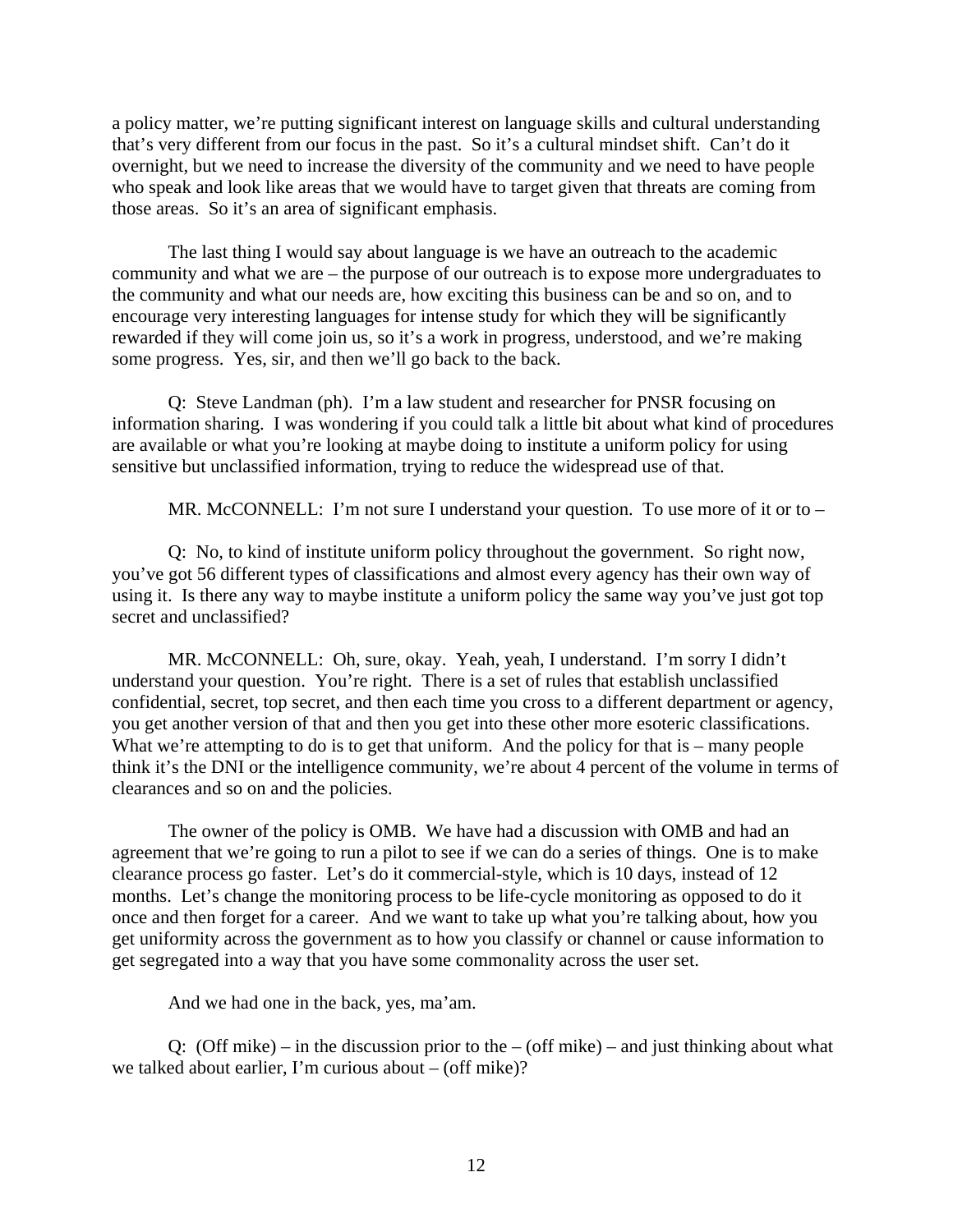MR. McCONNELL: Let me talk to change management first. I'm not an expert, but I stayed at a Holiday Inn. (Laughter.) The company that I was in, this was an area of service to a wide variety of clients. And I got to talk tot the people who were expert and I watched the process. And the appropriate way to do it is not the way I'm doing it. Let me just say it up front. If you're gunning to try to have cultural change, the best thing is to have a vision and a process and you work together, you have breakout groups and you cause the people who are the subject of the cultural transformation to create the process. And then you get buy-in.

I have 543 days left. This is a huge community. So I'd like to do it the right way. So I decided to do it Jim Locher's way. I'm going to hold them hostage to their promotion. So I'm incentivizing it by saying if you want to get promoted, you've got to do this. Now, one of the things that's very controversial, because the federal government has a process for the way it does appraisals or evaluations, as a product of that, I can share with you, I don't think I ever had a fair, honest, true evaluation in my entire career. They were grossly inflated. The first one I received in industry, I said, oh my goodness. (Laughter.) I'm not sure I'm going to make it here. (Laughter.)

The process was 360. What does that mean? Someone not in your chain of command, therefore I have no vested interest other than to get the truth. Three hundred sixty degrees, seniors, peers, and most important turns out, subordinates and clients. And then the context was developmental: this person's good, they do whatever they do, how could they be better? And if we can set it up that way, it's 360 and then whoever does this appraisal sits down with the team and you debrief it. And the team used to say, well, that's about right, well, what about this, what about – and you sort of agree to it. Now, you have a very powerful and accurate document to present to someone about their performance. You need more emphasis here or here are some things you need to change.

And the first time I was exposed to this, I said, won't work, you can't really change anyone's behavior, I mean, it's just not going to happen. Remember now, product of the military, I don't think I ever completed a two-year assignment. You go some place, you've got a team, you do the best you can with what you have and you move to the next one. I learned in industry it's a little different. You tended to be in place for a long term. Well, this community is not like the military. It tends to stay.

So if you get a 360 and it's done by someone outside your chain of command, you start to break some of the old structure. Then you say, if you want to be promoted – (inaudible) – so I think we've got some tools that will let us do cultural transformation. Is it enough? Well, I hope so. Will we have to do more? Perhaps. If we can just get the framework right and if I'm gone in 543 days and we write it down so somebody will have to struggle with changing it, then maybe the next person can take it to the next level. If I had more time, I'd write a shorter letter. But I've got to go fast. Yes, sir, in the back.

Q: I'm Lou Perlman (ph). I'm with the Homeland Security Policy Institute among other things. You mentioned earlier in your remarks the ultra-secret, need-to-know, containing information within the so-called intelligence community. As you know very well, we live in a world today of open systems, open sources. I don't know what the total population of the